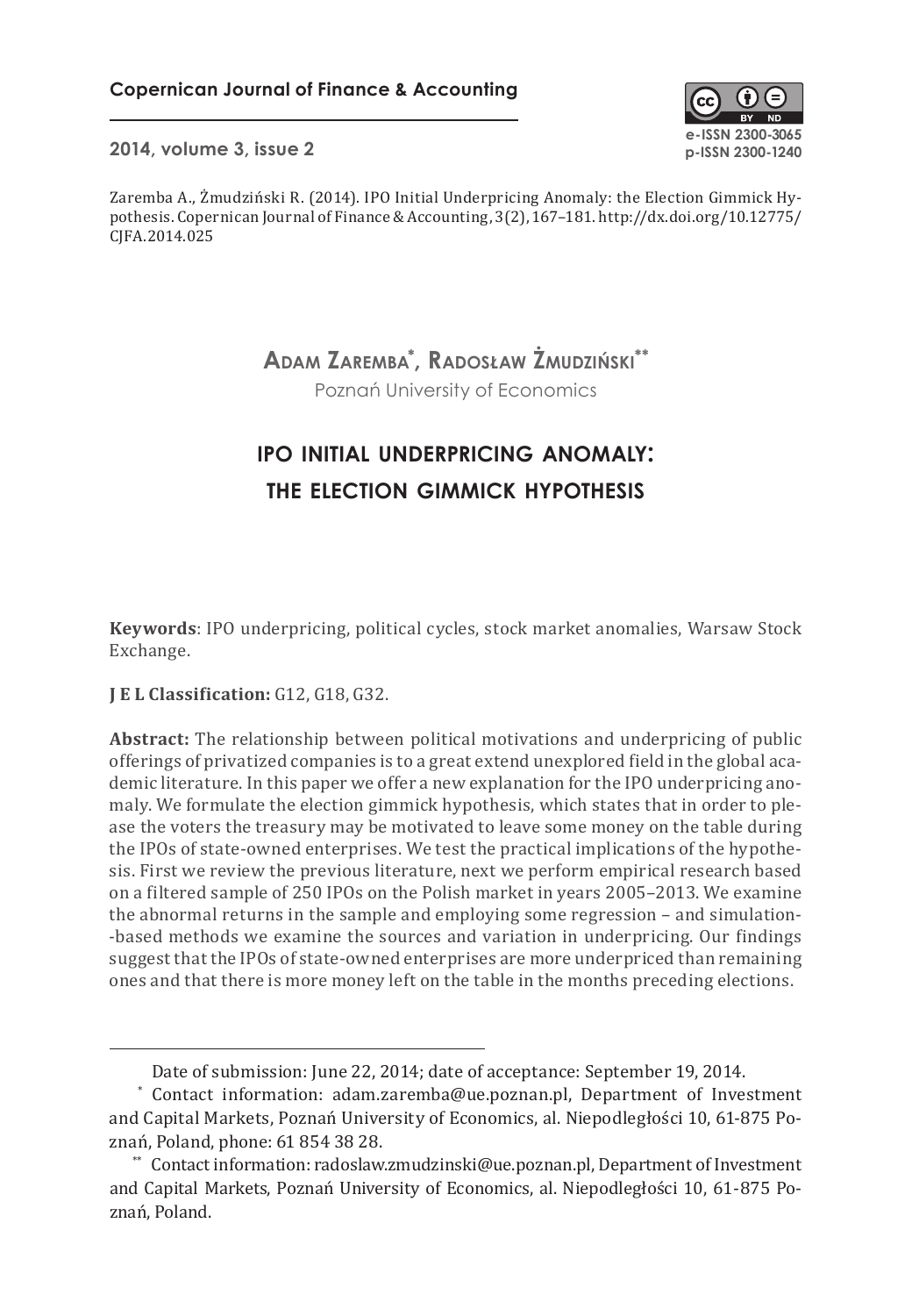### **Anomalia nadwyżkowych natychmiastowych stóp zwrotu po debiutach: hipoteza kiełbasy wyborczej**

**Słowa kluczowe:** niedoszacowanie cen ofertowych IPO, cykle polityczne, anomalie giełdowe, Giełda Papierów Wartościowych w Warszawie.

**Klasyfikacja J E L:** G12, G18, G32.

**Abstrakt**: Zależności pomiędzy motywacjami politycznymi a niedoszacowaniem ofert pierwotnych prywatyzowanych spółek stanowi w znacznej mierzenie niezbadany obszar. W niniejszym artykule zaproponowane zostaje nowe częściowe wyjaśnienie dla anomalii nadwyżkowych natychmiastowych stóp zwrotu po debiucie. Sformułowana zostaje "hipotezę kiełbasy wyborczej", która zakłada, że przed wyborami skarb państwa może być zmotywowany, aby celowo "pozostawiać pieniądze na stole" podczas prywatyzacji przedsiębiorstw państwowych. Po dokonaniu przeglądu literatury, przeprowadzone zostają badania empiryczne na przefiltrowanej próbie 250 IPO na polskim rynku kapitałowym w latach 2005–2013. Przy pomocy analizy regresji i metod symulacyjnych, przebadane zostają nadwyżkowe stopy zwrotu oraz źródła ich przekrojowej zmienności. Wyniki badań wskazują, że prywatyzowane spółki państwowe podczas debiutów charakteryzują się większym niedoszacowaniem aniżeli pozostałe firmy, oraz że w miesiącach poprzedzających wybory "na stole pozostawiane jest więcej pieniędzy" dla inwestorów.

# **III** INTRODUCTION

The IPO anomalies are phenomena frequently investigated by financial economists. The three most popular – the initial IPO underpricing, the long-term post-IPO underperformance and the hot issue market – are extensively documented in the financial literature. In this paper we concentrate on the IPO initial underpricing issue and offer a new partly explanation for the phenomenon: election gimmick hypothesis.

The paper is organised as follows. First, we review the existing literature and develop our hypothesis. Second, we present our data sources and research methods employed. We focus our research on the Polish market, which is the biggest and most liquid post-soviet transition market among the CEE countries. We perform out computations based on filtered sample of 250 companies, which offered their shares on IPOs in the 01/01/2005-10/31/2013 timeframe. Third, we present our empirical research results. The paper ends with conclusions and suggestions for further research.

The investigations in this paper extends the academic knowledge in four ways. First, we offer the new explanation of the underpricing effect. Second, we test empirically its implications, which are important for investors and reg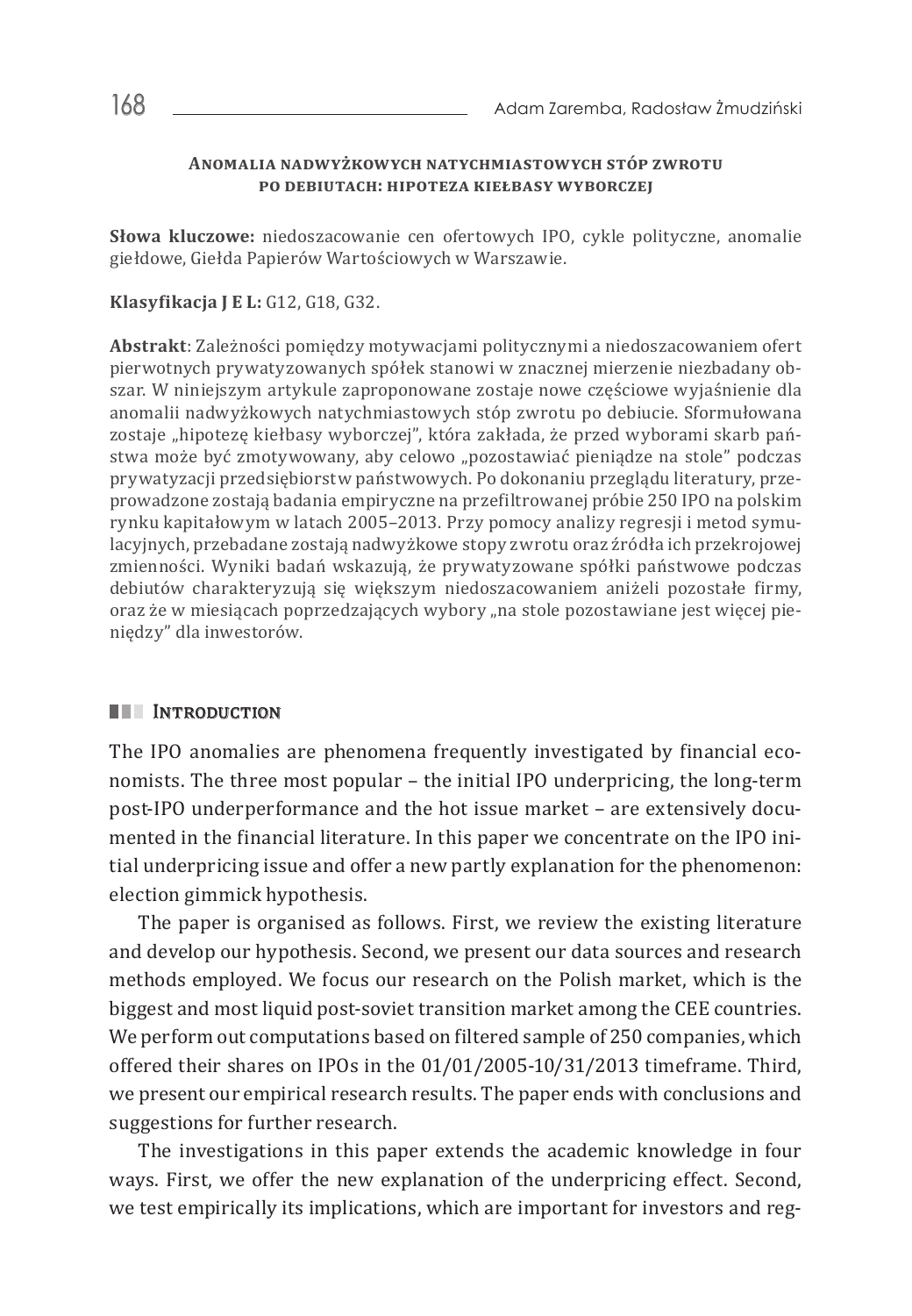ulators. Third, we deliver fresh out-of-sample evidence on the IPO underpricing phenomenon on the Polish market. Finally, from the methodological point of view, we propose an innovative Monte-Carlo-based technique to draw some statistical interferences.

#### Literature Review and Hypothesis Development

IPO underpricing is a long observed phenomenon in the financial literature. Positive abnormal excess returns in the first day of shares' listing has been documented for over three decades. The initial returns across the world ranges from 5% to over 50% some interesting reviews of research can be found in papers of Loughram, Ritter and Rydqvist (1994), Ibbotson and Ritter (1995), Jenkinson and Ljungqvist (2001).

The existing literature offers a number of explanations which partly or entirely explain the issue of initial IPO underpricing. Probably the most popular is the "winner's curse" hypothesis (Rock 1986), which emphasizes the tendency for the winning bid in an auction to exceed the intrinsic value of the company, that is difficult to determine. Some other popular explanations include singaling (Allen & Faulhaber 1989; Grinblatt & Hwang 1989; Welch 1989), selfinterest of investment bankers (Baron & Holmstrom 1980; Baron 1982), bookbuilding (Benveniste & Spindt 1989), market incompleteness (Mauer & Senbet 1992), information cascades (Welch 1992), lawsuit avoidance (Tinic 1988; Hughes & Thakor 1992) or cost compensation for individual investors (Kaminski & Zaremba 2011). Some of the explanations focus particularly on local country factors, like for example regulatory constraints in the Chinese market (Tian 2011; Yuan 2009). Reviews of theories are offered for example by Ritter (2003) or Ritter and Welch (2002).

The hypothesis listed above provide a wide range of explanations of the initial IPO underpricing. However, they are not able to fully account for the cross-sectional variation in the abnormal returns connected to their original ownership structure. In some emerging markets, like for instance in Poland, there seem to be some differences in characteristics of privately-owned and state-owned IPOs. Clearly, the ownership structure may not entirely explain "the money left on the table" phenomenon, but it may seriously contribute to it. Therefore, we would like to propose a partial explanation of the IPO underpricing: an election gimmick hypothesis, which basically assumes, that some of the money left on the table may be a form of political bribery aimed at voters.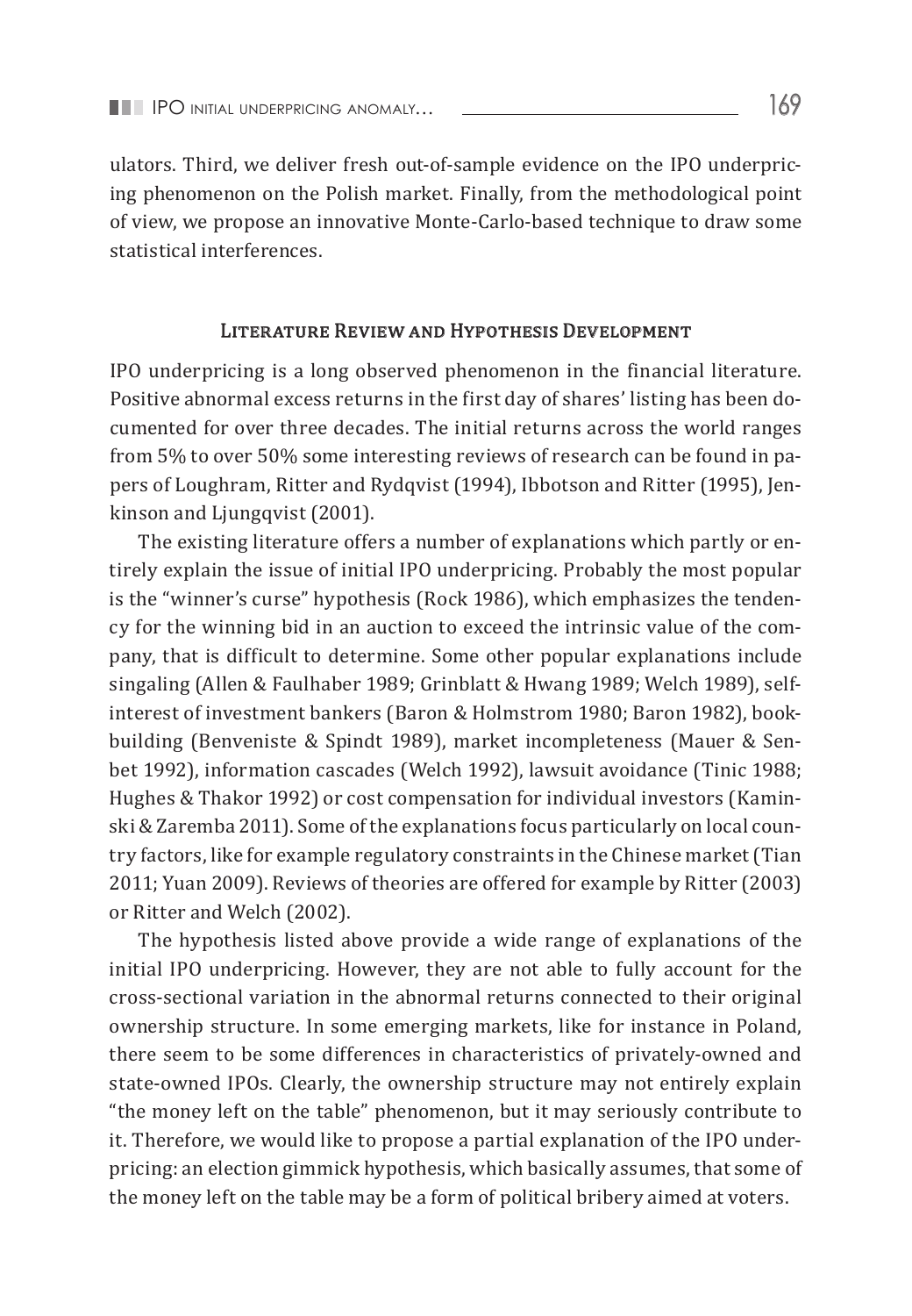There many ways of privatization of state-owned companies, but the stock exchange IPO is one of the most popular among the big ones. The benefits of this choice lay mainly in the transparency of the process. Nonetheless, one of the main drawbacks from the treasury point of view is the issue of the money left on the table, which may lead to an assumption that the treasury does not really maximize its profits. The IPOs of state owned companies offered to both institutional and individual investors. In some countries there are even a specific stare-sponsored programs and social campaigns aimed at popularizing the stock ownership. The Polish State Treasury sponsored "Citizen Share Ownership" programme is just one of the examples.

The key problem with such kind of programmes is an inherent conflict of interest. On the one hand, the treasury should maximise its income by selling the shares of state-owned enterprises at the maximum attainable price. On the other hand, the government and the ruling party may be motivated to intentionally lower the prices of offered shares in order to endear the voters by giving them an easy profit.

The hypothesis, that the prices of state-owned enterprises may be intentionally decreased to please the voters, have a few testable implications. First, the politicians may leave more money on the table than the private-company owners. In other words, we can assume that the state owned companies are more underpriced at IPOs that standard companies. Second, the politicians would be more enticed to sell the underpriced shares when the elections are coming. Briefly speaking, there would be more money left on the table before the elections than in other periods. Taking that into account, we test to prepositions in this paper.

- I. The shares of state-owned companies are more underpriced at IPOs than the rest of the shares of privately-owned companies.
- II. There is more money left on the table in the periods before elections than in other periods.

The both inclinations have high importance, particularly from the regulatory bodies' and investors' point of view.

Additionally, the problem seems to be economically and politically significant. According to KDPW (central infrastructure institution responsible for the management and supervision of the depository, clearing and settlement system) in at the end of 2013 Polish investors had about 1,5 million open brokerage accounts. In other words, along with their families, investors may constitute even 10 of the voters. Additionally, Treasury sometimes offers various mecha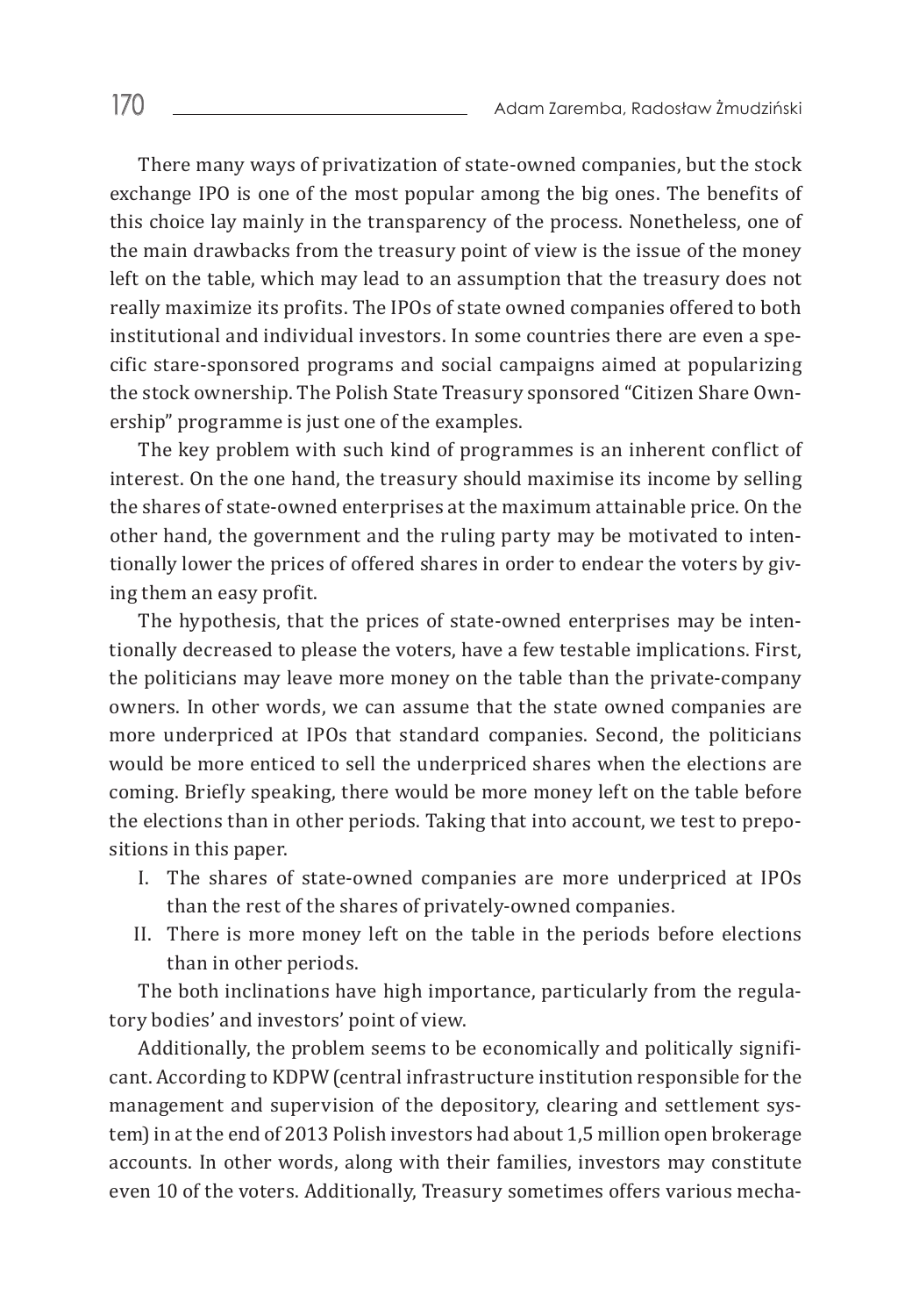nisms, which particularly favour broad participation in state-owned IPO, like for example subscription limits or emission price differentiation. Summing up, it appears rational to assume, that influencing their political preferences by IPO underpricing may significantly impact the results of some elections.

# DATA SOURCE AND RESEARCH METHODS

The research in this paper is based on the stock IPOs at the Polish market. We decided to focus on the CEE countries as those are post-soviet economies, which underwent a transition from state-dominated to private-capital dominated regime, and finally in many cases entered the European Union. Therefore, they seem to be an ideal laboratory to test the indicated hypotheses. The exact choice is Poland, as it is the post-soviet member of the EU with the biggest stock market both in terms of capitalization and liquidity. We concentrate on the period  $01/01/2005$ - $10/31/2013$ , as it is the period when both the Polish economy and stock market were relatively mature (stable and low inflation, considerable liquidity in the market, technical and institutional advancement). What is more, the precise data on the IPOs, like issue sizes etc., are available for these years. We exclude from the sample two particular types of IPOs, which are IPOs dedicated only to previous shareholders and the share transfers form other markets. It is also important to note, that We do not take into account the NewConnect, which the Polish alternative platform dedicated to start-up companies with limited regulatory and reporting requirements. Finally, the sample includes 250 IPOs of which 18 are privatizations of state-owned companies. The data come from Bloomberg and databases of the Warsaw Stock Exchange.

In order to test the hypothesis I, we initially compute the arithmetic initial returns for the test the hypothesis I, we initially compute the arithmetic initial returns for each share in the sample according to standard rate of return computation equation.

$$
r_j^A = \frac{P_j^C - P_j^O}{P_j^O},\tag{1}
$$

where is  $j$  – share's initial return, is the first day closing price and is the IPO  $\frac{1}{2}$ tized and previously privately owned companies. However, it is necessary to point out that such comparison may be not entirely meaningful in terms of samoffer price. Next, we calculated the average initial underpricing among priva-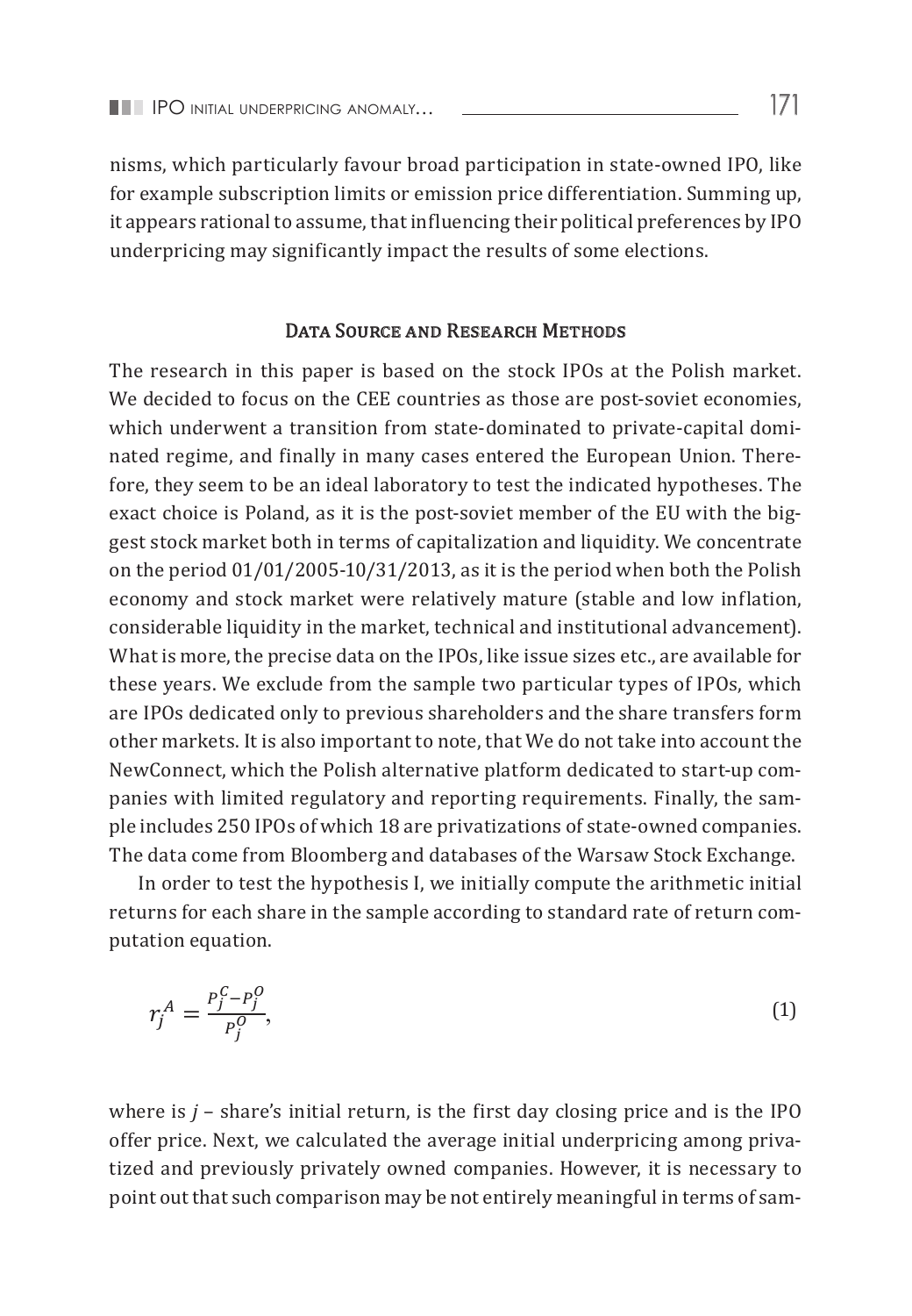ples' comparability. The offers' sizes of privatized companies are usually significantly larger and it is a widely accepted fact that both the size of the company (Megginson & Weiss 1991; Kiymaz 2000; Bhabra & Pettway 2003; Ibbotson et al. 1994; Carter et al. 1998) and the issue itself (Chalk & Peavy 1987; Clarkson & Merkley 1994) impacts the level of underpricing. Therefore, we take a few additional approaches. First, we compare offer-size-weighted averages of privately-owned and state-owned companies. Second, we create a comparable subsample of size matched companies. For the subsample of the 19 state-owned companies we choose 19 offer-size matched privately-owned companies. The matching procedure is that we take companies with the closest offer size. In case of repetitions in the matched subsample, we choose the second closest IPO etc. Having done that, we compare average (standard and offer-size-weighted) initial returns in the both subsamples. Finally, we perform a few regressions and we use dummy variables as proxies for the pre-IPO ownership structure. We regress IPOs' initial logreturns against ownership dummies, natural logarithms of the offer size and past year's stock market logreturns. We introduce the last control variable into the model as numerous studies suggest that the model as the MIG Index as the MIG market conditions preceding the IPO may influence the initial abnormal return (Derrien & Womack 2003; Loughran & Ritter 2002; Lowry & Schwert 2002;  $(201)$  and  $\alpha$  womath 2009) Boughtan  $\alpha$  matter 2002,  $200$ ,  $\alpha$  only  $\alpha$  between 2005). the broadest capitalization weighted index of the Polish stock market. It is calculated in the total return convention We perform the regressions separately<br>for the full and matched complex for the full and matched samples.

In order to test the hypothesis II, we concentrated only on the state-owned companies. We first compute the amount of money left on the table in case of each IPO. We define the money left on the table according to a standard formula:  $\frac{1}{2}$  companies. We first compute t

$$
m_j = S_j \times r_j^A,\tag{2}
$$

size and is the initial abnormal return computed as it is described in the equation (1). Next, we divide all the IPOs into two groups. The first group incluother group all the remaining offerings. We take into account both parliamentary and local elections. The list of all elections investigated in the study is pre-<br>conted in the table 1 where is the amount of money left in on the table during the *j* IPO, is the offer des the IPOs which took place in the 12 months preceding the election and the sented in the table 1.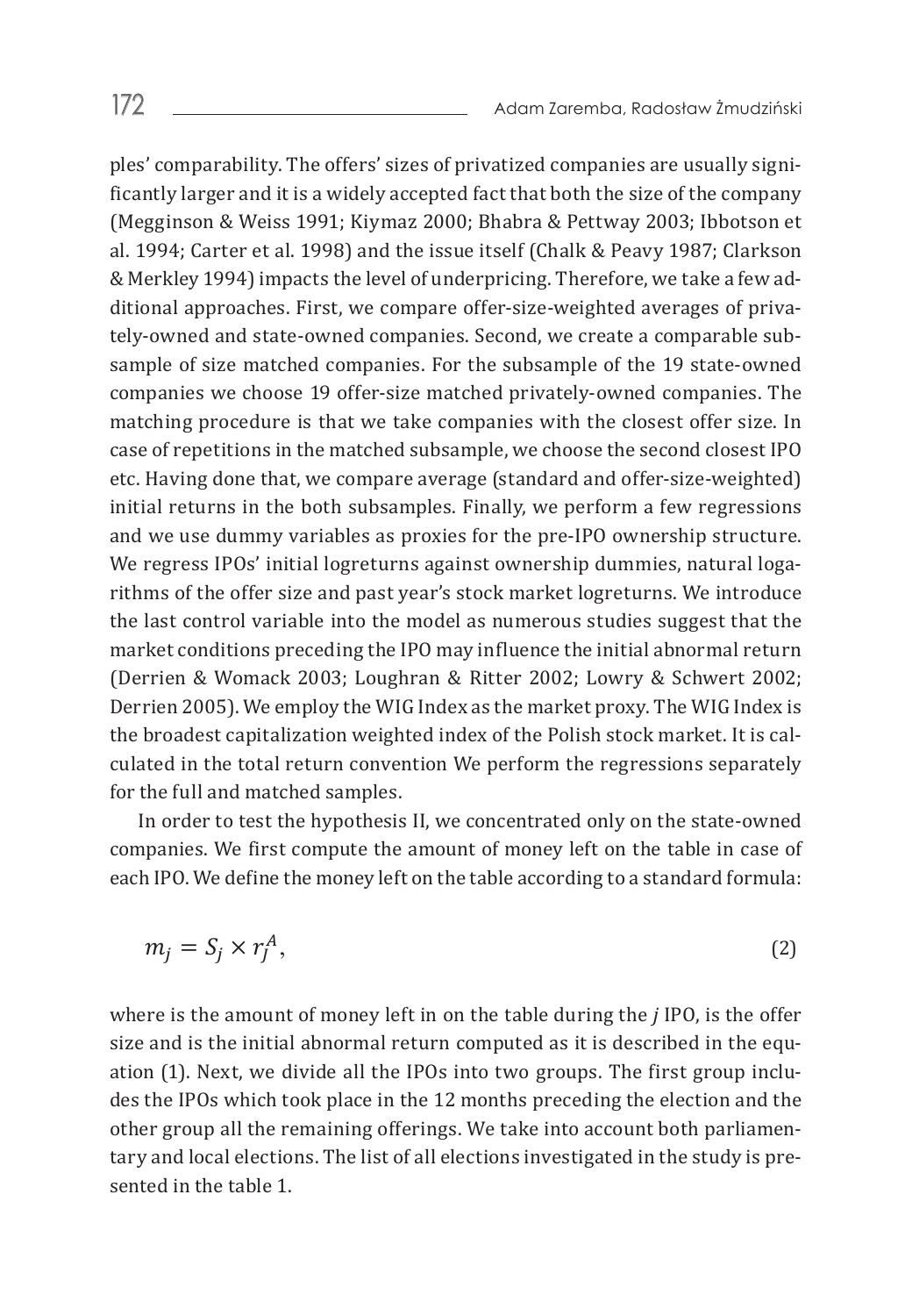| <b>Type of elections</b>     | Date       |
|------------------------------|------------|
| Parliamentary elections 2005 | 2005-09-25 |
| Local elections 2006         | 2006-11-12 |
| Parliamentary elections 2007 | 2007-10-21 |
| Local elections 2010         | 2010-11-21 |
| Parliamentary elections 2011 | 2011-08-04 |

**Table 1**. Elections in Poland

Source: own calculations.

The table 1. presents the elections in Poland in years 2005–2013. The Polish political system assumes elections every four years, however if the government resigns, the elections may happen more often. The local elections take place simultaneously in the whole country.

After that, we calculate the average amounts of money left on the table in the pre-election years and in the standard years. Finally, we use Monte Carlo simulations to test whether there is more money left on the table in the election years. The detailed Monte Carlo procedure is as follows. Our research period encompasses 3227 days, so we build a time series of 3227 days with indication whether each days was in the election year and optionally how much money was left on the table, if any IPO of a previously state-owned company happened that day. Next, we perform 10 000 draws with replacements from the 3227 day sample. As the result, we obtain 10 000 samples of 3227 days with varying number of election and IPO days. Based on that, we compute the average annual amount of money left on the table during election and non-election years. Eventually, we use standard parametrical methods to test the statistical significance of differences in the both amounts.

## Results and Interpretation

The table 2 presents the average returns on the IPOs of state-owned companies and non-state-owned companies. Provided that we take the offer size into consideration, the state-owned companies performed better than the remaining companies. The differences in initial rates of return vary from 2.60 p.p. to 4.62 p.p. dependent on the weighting method and sample structure. However, it is important to note, that the differences are actually statistically insignificant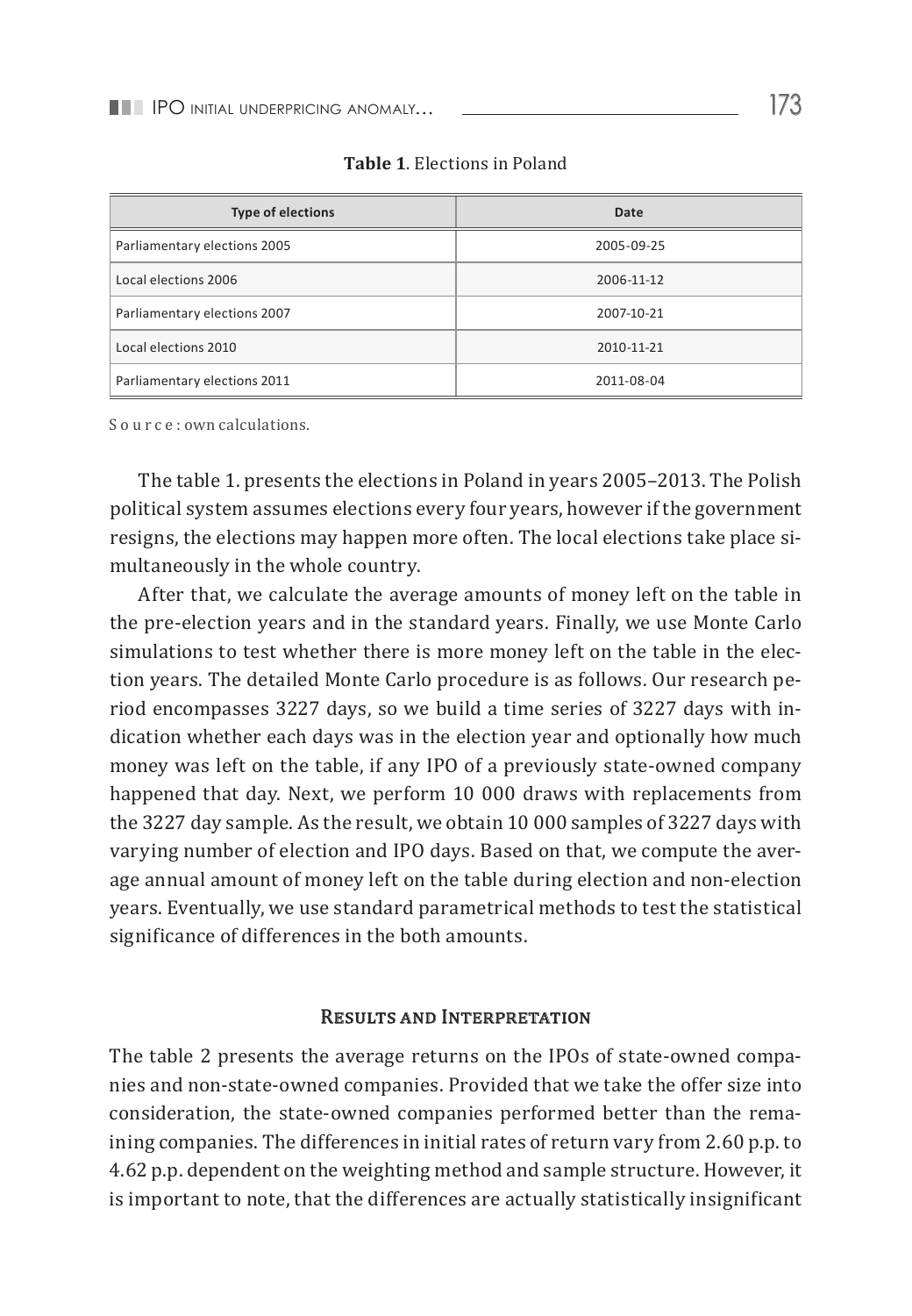at any reasonable level. The reason for that may be a relatively small sample of highly variable returns.

|                           | <b>Equal weighting</b> |                              |             | Offer-size weighting |                              |             |
|---------------------------|------------------------|------------------------------|-------------|----------------------|------------------------------|-------------|
|                           | Average                | <b>Standard</b><br>deviation | Sample size | Average              | <b>Standard</b><br>deviation | Sample size |
|                           |                        | Full samples                 |             |                      |                              |             |
| State-owned companies     | $7.90%***$<br>(2.89)   | 11.91%                       | 19          | 8.89%***<br>(4.29)   | 9.03%                        | 19          |
| Privately-owned companies | 8.08%***<br>(5.79)     | 21.20%                       | 231         | $6.29%***$<br>(7.00) | 13.68%                       | 231         |
| Diference                 | $-0.18%$<br>$(-0.06)$  |                              |             | 2.60%<br>(1.15)      |                              |             |
| Matched samples           |                        |                              |             |                      |                              |             |
| State-owned companies     | 7.90%***<br>(2.89)     | 11.91%                       | 19          | 8.89%***<br>(4, 29)  | 8.84%                        | 19          |
| Privately-owned companies | 3.28%<br>(1.29)        | 11.11%                       | 19          | 4.92%***<br>(3.31)   | 6.49%                        | 19          |
| Diference                 | 4.62%<br>(1.24)        |                              |             | 3.97%<br>(1.58)      |                              |             |

**Table 2**. Initial returns at state-owned and privately-owned IPOs

S o u r c e : own calculations. Number in bracket is t-stat.

The table 2. depicts the average returns the average initial returns during the first day of trading at state-owned and privately-owned IPOs. The data on prices comes from Bloomberg and the detailed data on IPOs' dates and sizes come from databases of the Warsaw Stock Exchange. The computations are based on a filtered sample of IPOs from the Polish market in the period 01/01/2005-10/31/2013. The symbols \*, \*\* and \*\*\* denote numbers statistically different than zero at 10%, 5% and 1% level.

The results above are generally consistent with the effects of the regression analysis (table 3). When we regress the initial log returns in the matched-samples, the ownership dummy usually indicates bigger returns in case of privatized companies. Nonetheless, again, the statistical significance is rather weak. Moreover, it is quite interesting, that when we perform the regressions based on full sample, the ownership dummy sometimes becomes negative. However,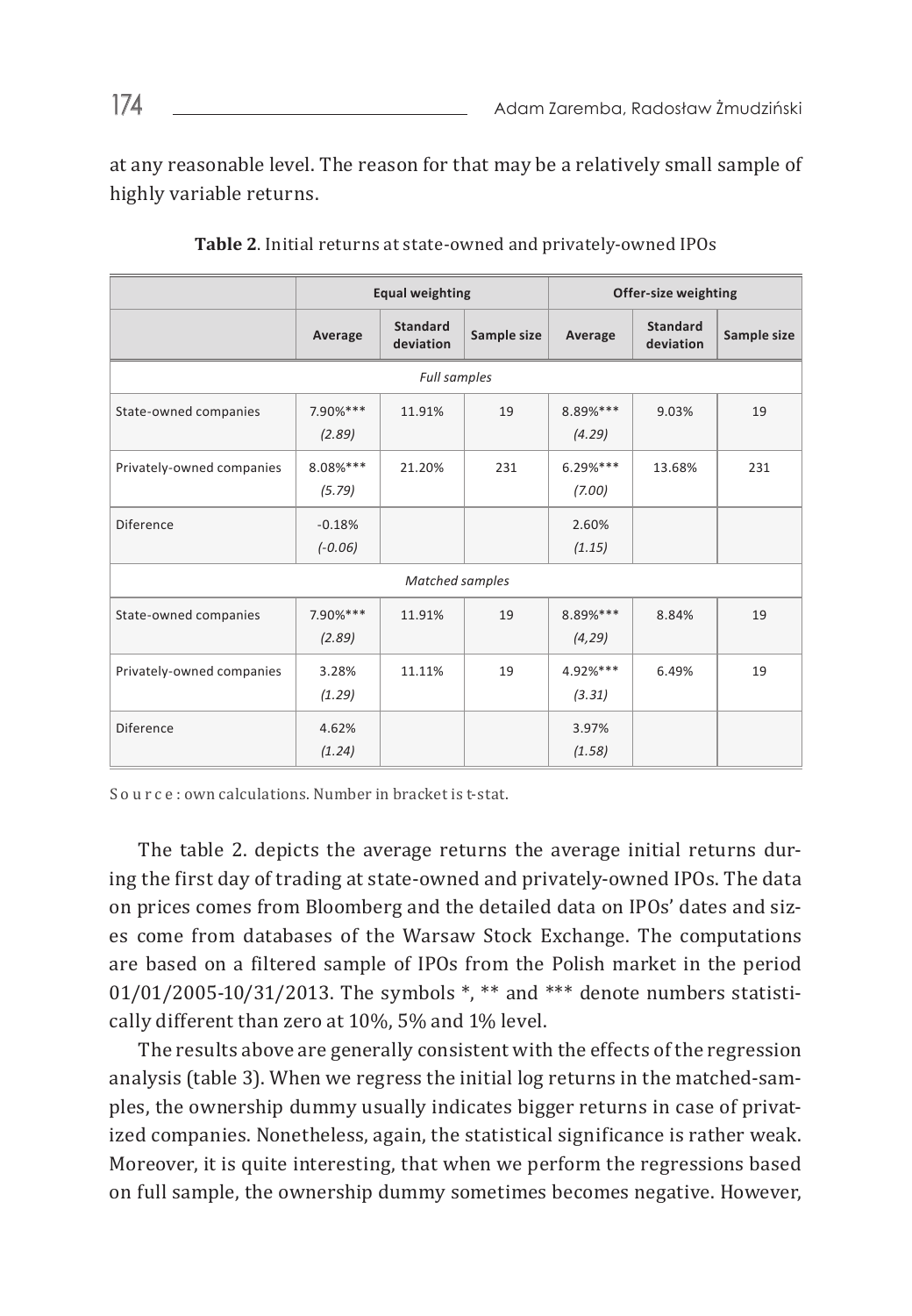we strongly feel that it may be due to model's misspecification. It is very difficult what exactly is the functional form of the relation between the offer size and the initial return. As the distribution of offer sizes is highly skewed contrary to the distribution of returns, the linear approximation is probably not ideal (in the preliminary computations we obtained more reasonable results with other functional forms, however the true relation was difficult to settle; as a reason of that, we decided to use the simplest linear form and perform parallel the regression based on offer-size-matched samples). We strongly feel that the regression based on matched samples yields will give informative results.

#### **Table 3**. Impact of explanatory variables on initial IPO returns

|              | (1)      | (2)        | (3)      | (4)        |
|--------------|----------|------------|----------|------------|
| int          | 8.08%*** | $3.12%$ ** | $-6.63%$ | 13.90%     |
|              | (5.94)   | (1.97)     | $(-0.4)$ | (0.88)     |
| own          | $-0.002$ | 0.020      | $-0.026$ | 0.039      |
|              | $(-0.0)$ | (0.04)     | $(-0.4)$ | (0.71)     |
| mrk          |          | $0.274***$ |          | $0.285***$ |
|              |          | (5.45)     |          | (5.40)     |
| size         |          |            | 0.008    | $-0.006$   |
|              |          |            | (0.91)   | $(-0.6)$   |
| Dop. R^2     | 0.00%    | 10.02%     | 0.34%    | 9.83%      |
| $\mathsf{N}$ | 250      | 250        | 250      | 250        |
| F-stat       | 0.00     | 14.86      | 0.42     | 10.05      |

#### *Panel A: full sample.*

#### *Panel B: size-matched sample.*

|     | (1)    | (2)       | (3)       | (4)       |
|-----|--------|-----------|-----------|-----------|
| int | 3.28%  | $-0.29%$  | $-20.76%$ | $-17.37%$ |
|     | (1.24) | $(-0.1)$  | $(-0.6)$  | $(-0.5)$  |
| own | 0.046  | $0.065*$  | 0.042     | $0.062*$  |
|     | (1.23) | (1.83)    | (1.11)    | (1.70)    |
| mrk |        | $0.163**$ |           | $0.160**$ |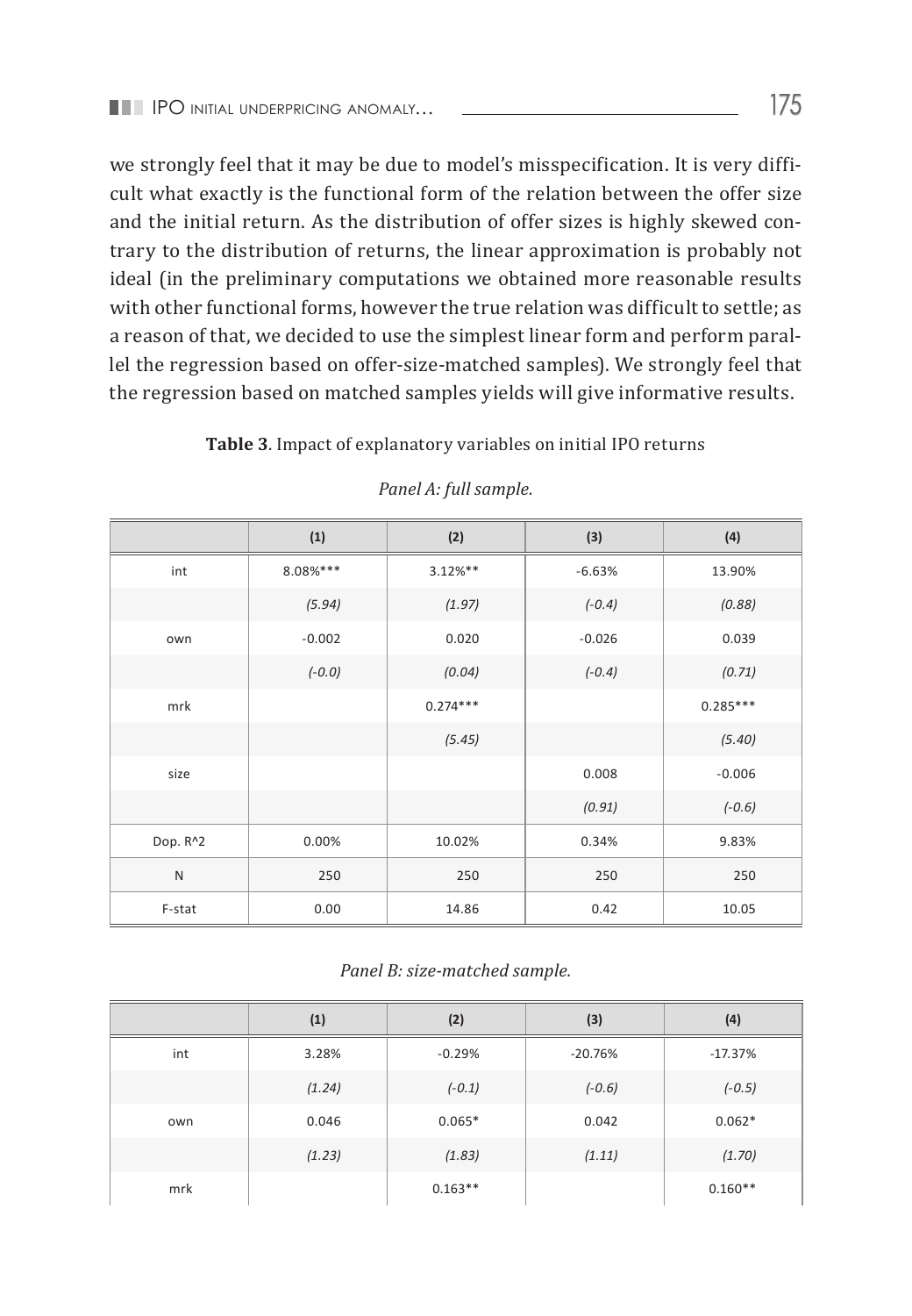|              | (1)   | (2)    | (3)    | (4)    |
|--------------|-------|--------|--------|--------|
|              |       | (2.52) |        | (2.43) |
| size         |       |        | 0.012  | 0.008  |
|              |       |        | (0.76) | (0.57) |
| Adj. R       | 1.40% | 14.25% | 0.25%  | 12.60% |
| $\mathsf{N}$ | 38    | 38     | 38     | 38     |
| F-stat       | 1.53  | 4.08   | 1.05   | 2.78   |

S o u r c e : own calculations. Number in bracket is t-stat.

The regression model estimated for initial IPO logreturns is based on a filtered sample of IPOs from the Polish market and encompasses the 01/01/2005- 10/31/2013 timeframe. The explanatory variables are named as follows: int denotes an intercept, own is a dummy variable, which is equal 1 for IPOs of stateowned companies and 0 for privately-owned companies, mrk is the WIG Index logreturn in 12 months preceding the IPO and size a natural logarithm of an offer size. The first number in each cell is the OLS estimation of the coefficient for the corresponded variable. Numbers in brackets are the t-statistics. "N" is the number of observations. The symbols \*, \*\*, and \*\*\* denote the statistical significance at the 10%, 5% and 1% levels. The data come from the Warsaw Stock Exchange and Bloomberg. The Panel A depicts the analysis based on the full sample and the Panel B presents the regression based on a size-matched sample.

The computation of the average annual money left on the table in election and non-election years confirms our initial intuitions (table 4). The amounts in 12 months preceding the elections are over twice bigger than in the remaining months. However, similarly as in the previous case, the Monte Carlo simulations indicates that the differences are not statistically significant. Again, we feel we should blame relatively small sample for that.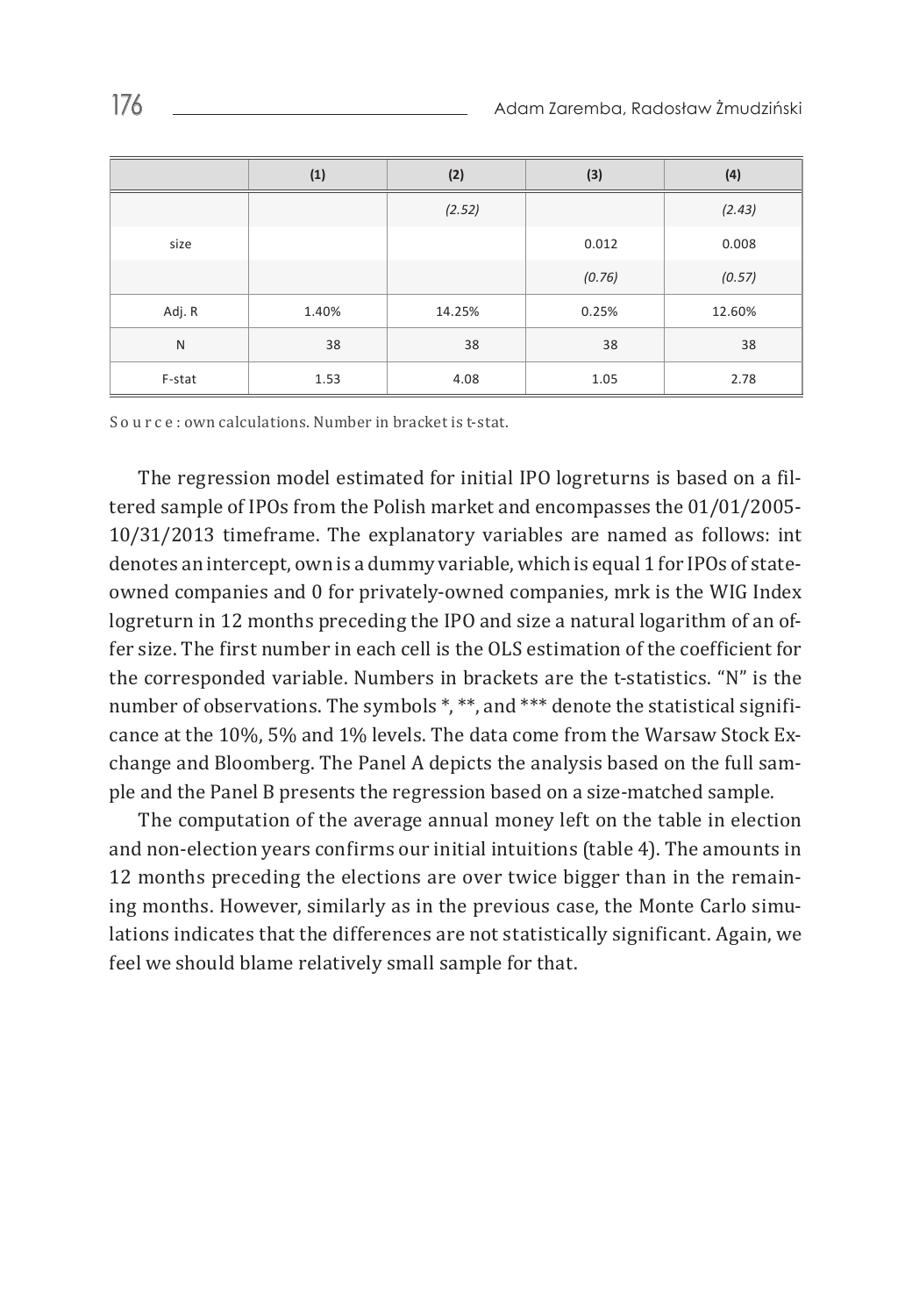|                   |                    | Years   | Years' frac-<br>tion | <b>Total offer</b><br>size | <b>Total money</b><br>left on the<br>table | Offers p.a. | Money left<br>on the table<br>p.a. |
|-------------------|--------------------|---------|----------------------|----------------------------|--------------------------------------------|-------------|------------------------------------|
|                   |                    | [years] | $[\%]$               | [mio. PLN]                 | [mio. PLN]                                 | [mio. PLN]  | [mio. PLN]                         |
|                   | Election years     | 4.37    | 49.6%                | 23 7 7 6                   | 2 2 5 8 . 6 0                              | 5438        | 517                                |
|                   | Non-election years | 4.44    | 50.4%                | 11042                      | 1 1 2 6 . 9 4                              | 2485        | 254                                |
| <b>Difference</b> |                    |         |                      |                            |                                            | 2953        | 263                                |
| t-stat            |                    |         |                      |                            |                                            |             | (0.917)                            |

| Table 4. Money left on the table in election and non-election years |  |
|---------------------------------------------------------------------|--|
|---------------------------------------------------------------------|--|

S o u r c e : own calculations.

The table 4. Presents the amounts of the money left on the table at IPOs of state owned companies in Poland in the 01/01/2005-10/31/2013 timeframe. The information in squared brackets denote units. The average USD/PLN exchange rate in the research period was about 3.00 PLN per USD. A number in round bracket is the t-statistics. The symbols \*, \*\*, and \*\*\* denote the statistical significance at the 10%, 5% and 1% levels. The data come from the Warsaw Stock Exchange and Bloomberg.

## **Figure 1**. Money left on the table – the simulation analysis

Panel A: amounts of money left on the table in election and non-election years.  $\frac{1}{\sqrt{2}}$  . Money is the simulation of the simulation  $\frac{1}{\sqrt{2}}$ 

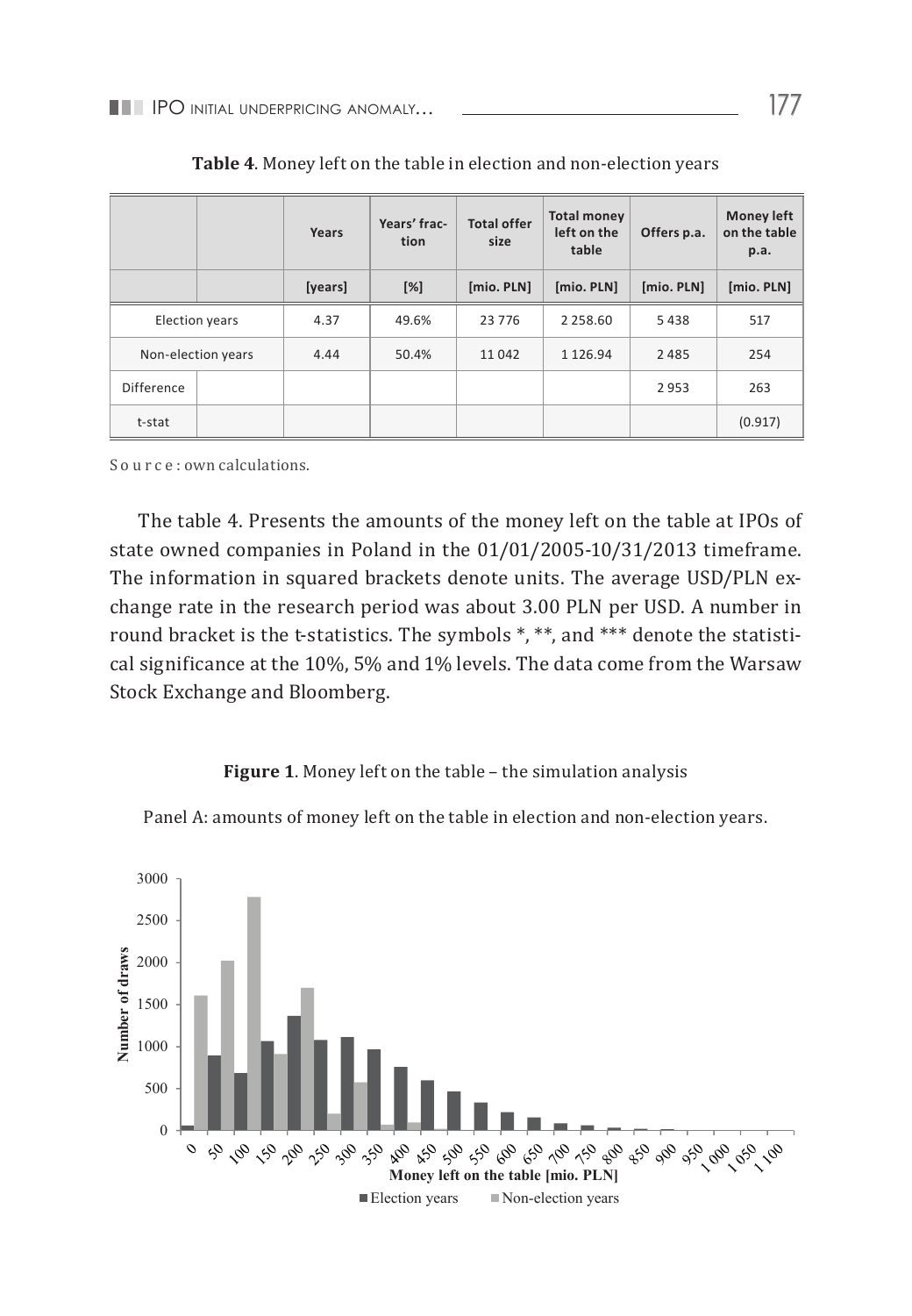

Panel B: differences in amounts of money left on the table in election and non-election years.

The Monte Carlo analysis of the differences in the amounts of money left on the table in The Monte Carlo analysis of the differences in the amounts of money left on The detailed procedure of the simulations and statistical interfering is described the table in election and non-election years is performed based on 10 000 draws. in the main paper. The average USD/PLN exchange rate in the research period was about 3.00 PLN per USD. The Panel A shows the separate draws for the election and non-years and the Panel B presents differences between the two types of years computed for every draw.

# Conclusions and areas for further research

In this paper we offer a new hypothesis explaining part of the "money left on the table" puzzle. The political gimmick hypothesis states, that the ruling party and the treasury may be motivated to intentionally leave some money on the table during the IPOs of state-owned enterprises to please the voters. We investigate empirically two testable implications of the hypothesis: that the privatization IPOs yield higher initial returns and that there is more money left on the table when the elections are coming. Generally, out computations confirm both intuitions. However, we encounter obstacles in our computations, which are quite characteristic for emerging markets' studies and which are difficult to overcome. The statistical significance of our results is rather weak, which

S o u r c e : authors' elaboration.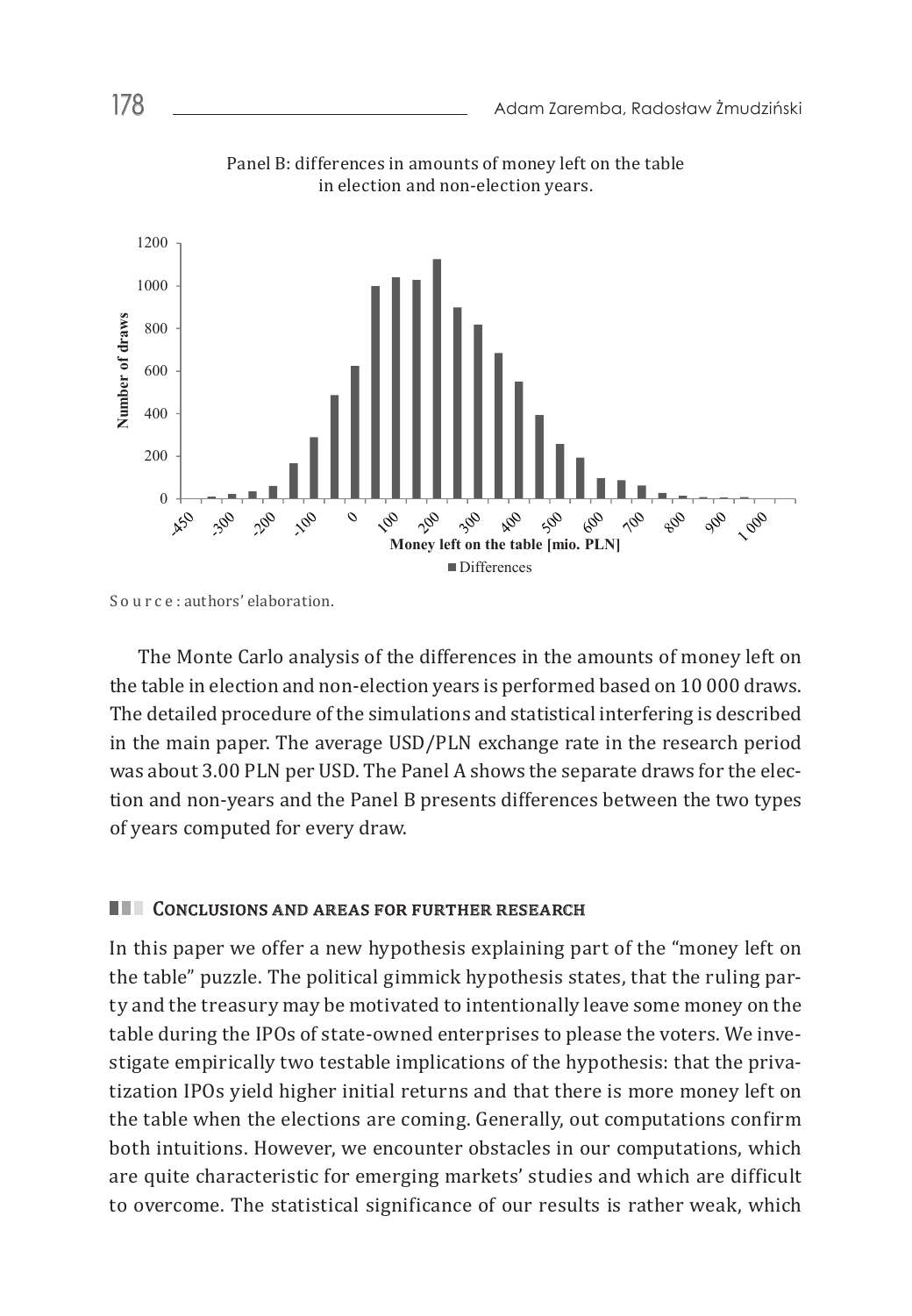could be a result of rather small sample available, although we focused on the biggest and most liquid CEE country.

The paper brings three important findings and implications about capital market. Investors should pay attention to the nature of ownership of the company before the IPO (state/private owner), because it may be important as a determinant of instantaneous post-IPO rates of return. In addition, conclusions of the paper constitute a contribution for future studies on the effectiveness of state-owned assets within the conflict of interest problem. There are also important conclusions for the voters who should more carefully analyse the purpose and conditions of IPOs of state-owned companies .

The research initiated in this paper should be continued and the developed in the future. The further investigations should primarily concentrate on expanding the sample size, both in spatial and time terms. It seems that the research could be repeated for some other markets and performed again in the future. Second, it would be interesting to include more explanatory variables in the regression and better specify the model. Third, the further analyses may try to precisely asses to what extend the election gimmick's impact contributes to the initial underpricing. Finally, it should be investigated whether the election cycles affect also other IPO anomalies, like the hot issue market or the longterm post-offering underperformance.

#### **REFERENCES**

- Allen F. & Faulhaber G.R. (1989). Signaling by Underpricing in the IPO Market. Journal of Financial Economics, 23, 303–323. http://dx.doi.org/10.1016/0304-405X(89) 90060-3.
- Baron D.P. & Holmstrom B. (1980). The Ivestment Banking Contract for New Issues Under Asymmetric Information: Delegation and the Incentive Problem. Journal of Finance, 35, 1115–1138.
- Baron D.P. (1982). A Model of the Demand for Investment Banking Advising and Distribution Services for New Issues. Journal of Finance, 37, 955–976.
- Benveniste L.M. & Spindt P.A. (1989). How Investment Bankers Determine the Offer Price and Allocation of New Issues. Journal of Financial Economics, 24, 343–361. http://dx.doi.org/10.1016/0304-405X(89)90051-2.
- Bhabra H.S. & Pettway R.H. (2003). IPO prospectus information and subsequent performance. Financial Review, 38, 369–397. http://dx.doi.org/10.1111/1540-6288.00051.
- Carter R., Dark F. & Singh A. (1998). Underwriter reputation, initial returns, and the long- -run performance of IPO stocks. The Journal of Finance, 53, 285–311. http://dx.doi. org/10.1111/0022-1082.104624.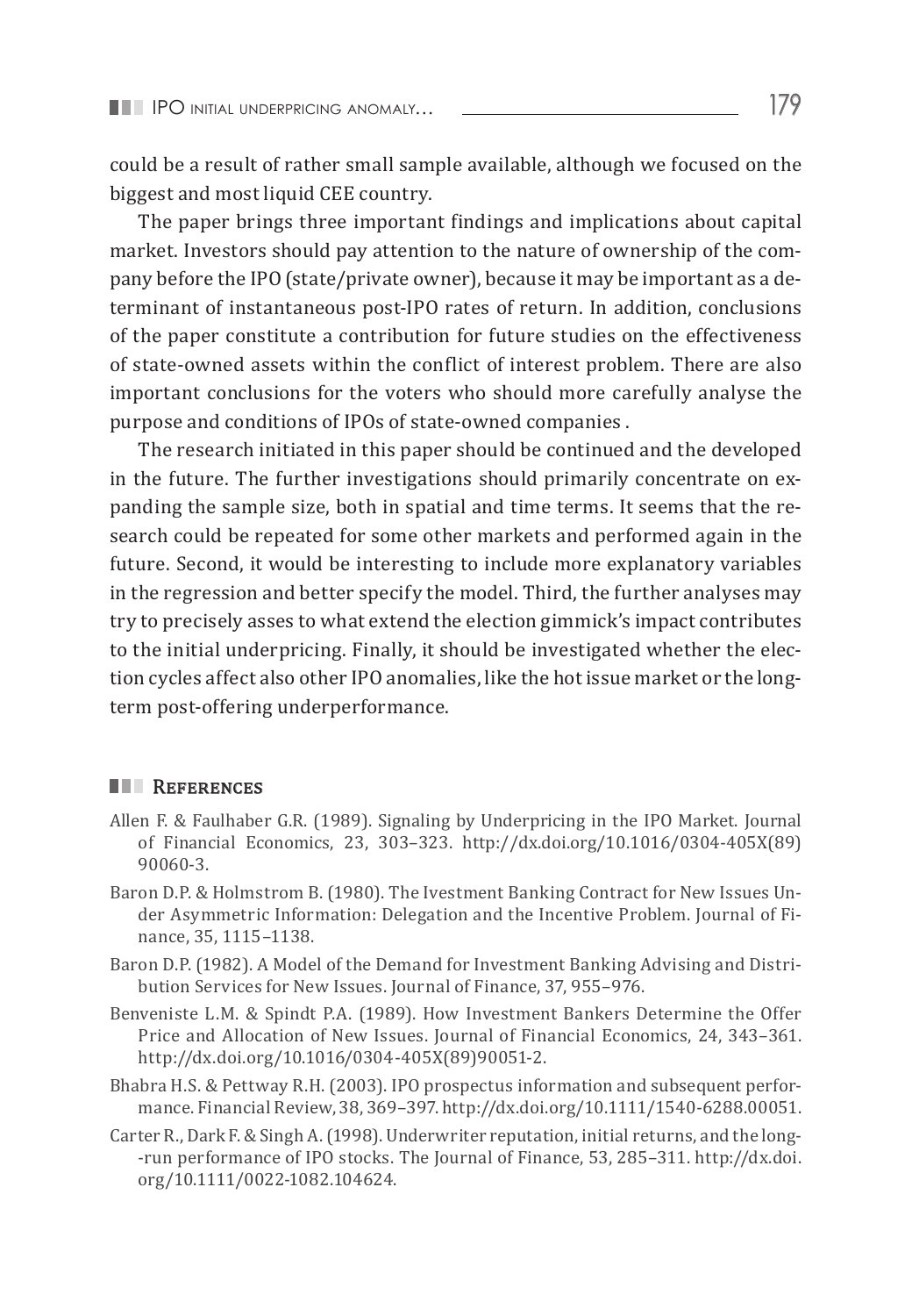- Chalk A.J. & Peavy J.W. (1987). Initial Public Offerings: Daily Returns. Offering Types and the Price Effect. Financial Analysts Journal, 43, 65–69. http://dx.doi.org/10.2469/ faj.v43.n5.65.
- Clarkson P. M. & Merkley J. (1994). Ex Ante Uncertainty and the Underpricing of Initial Public Offerings: Further Canadian Evidence. Canadian Journal of Administrative Sciences, II, no. 1, 54–67. http://dx.doi.org/10.1111/j.1936-4490.1994.tb00054.x.
- Derrien F. (2005). IPO Pricing in Hot Market Conditions: Who Leaves Money on the Table?. Journal of Finance, 60 (1), 487–521. http://dx.doi.org/10.1111/j.1540-6261. 2005.00736.x.
- Derrien F. & Womack K.L. (2003). Auctions vs. Bookbuilding and the Control of Underpricing in Hot IPO Markets. Review of Financial Studies, 16, 31–61. http://dx.doi. org/10.1093/rfs/16.1.31.
- Grinblatt M. & Hwang C.Y. (1989). Signaling and the Pricing of New Issues. Journal of Finance, 44, 393–420. http://dx.doi.org/10.2307/2328596.
- Hughes P.J & Thakor A.V. (1992). Litigation Risk, Intermediation and the Underpriccing of Initial Public Offerings. Review of Financial Studies, 5, 709–742. http://dx.doi. org/10.1093/rfs/5.4.709.
- Ibbotson R. G., Sindelar J. & Ritter J. (1994). The market's problems with the pricing of initial public offerings. Journal of Applied Corporate Finance, 7, 66–74. http:// dx.doi.org/10.1111/j.1745-6622.1994.tb00395.x.
- Ibbotson R.G. & Ritter J.R. (1995), Initial Public Offerings, [in:] Finance, R. A. Jarrow, V. Maksimovic, W. T. Ziemba (eds.), Elsevier, Amsterdam, 993–1016.
- Jenkinson T. & Ljungqvist A. (2001), Going Public: The Theory and Evidence on how Companies Raise Equity Finance, Oxford University Press, Oxford.
- Kaminski K. & Zaremba A. (2011). IPOs not so much Money on the Table: The Cost Compensation Hypothesis, Argumenta Oeconomica, available at SSRN: http://ssrn. com/abstract=2349904.
- Kiymaz H. (2000). The initial and aftermarket performance of IPO's in an emerging market: evidence from Istanbul Stock Exchange. Journal of Multinational Financial Management, 10, 213–227.
- Loughram T., Ritter J.R. & Rydqvist K. (1994). Initial Public Offerings: International Insights. Pacific-Basin Finance Journal, 2, 165–199.
- Loughran T., Ritter J.R. (2002). Why don't issuers get upset about leaving money on the table in IPOs?. Review of Financial Studies, 15, 413–443.
- Lowry M., Schwert W. (2002). IPO market cycles: Bubbles or sequential learning?. Journal of Finance, 57, 1171–1200.
- Mauer D.C. & Senbet W.S. (1992). The Effect of the Secondary Market on the Pricing of Initial Public Offerings: Theory and Evidence. Journal of Financial and Quantitative Analysis, 24, 55–79.
- Megginson W.L. & Weiss K.A. (1991). Venture capitalist certification in initial public offerings. Journal of Finance, 46, 879–903.
- Ritter J. (2003), Investment banking and securities issuance, [in:] Handbook of the Economics of Finance, G. Constantinides, M. Harris & R. Stulz (eds.), Elsevier, Amsterdam.